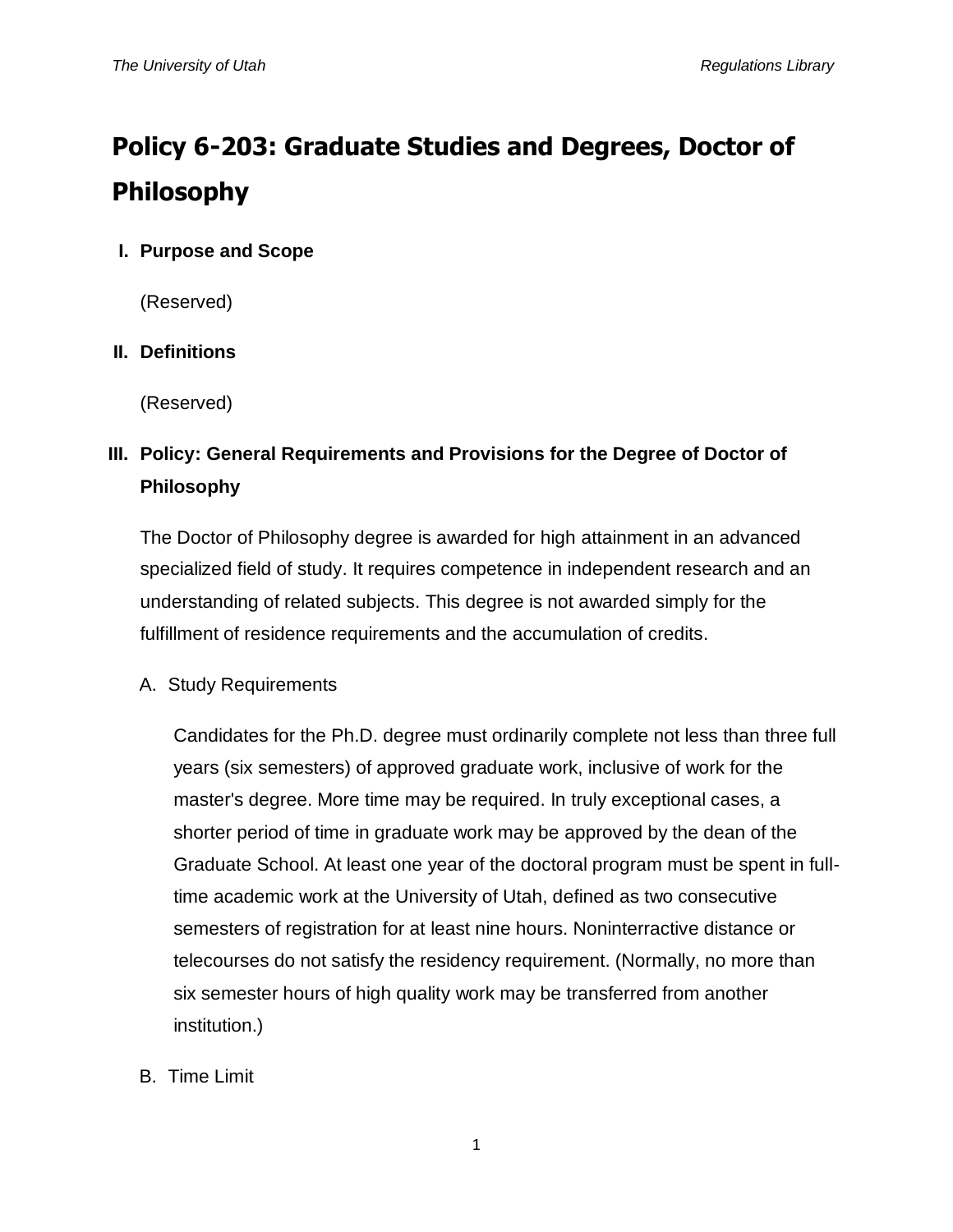The time limit for completing a Ph.D. degree is determined by individual departmental policy approved by the Graduate Council. Requests to exceed established time limits must be recommended by a candidate's supervisory committee and approved by the departmental director of graduate studies and the dean of the Graduate school. Students whose studies have been interrupted for long periods of time and who have been granted extended time to complete their degrees may be required to complete additional courses, to pass examinations, or otherwise to demonstrate that they are current in their field.

#### C. Supervisory Committee

A committee of three or five faculty members is appointed to supervise a student's graduate work. One or more members of the supervisory committee shall be appointed from another department where such appointments will enhance the ability of the committee to supervise the student's work. The supervisory committee is responsible for approving the student's academic program, preparing and judging the qualifying examinations, approving the dissertation subject and final dissertation, and administering and judging the final oral examination. The chairperson of the supervisory committee normally directs the student's research and writing of the dissertation. The final oral examination may be chaired by any member of the supervisory committee consistent with departmental policy. Decisions concerning program requirements, examinations, and the dissertation are made by majority vote of the supervisory committee.

Supervisory committee members should be members of the university faculty, including tenure-line, visiting, or adjunct, clinical, faculty (See [Policy 6-300\)](http://regulations.utah.edu/academics/revisions_6/6-300.R16.pdf). They should hold an academic or professional doctorate, and should have demonstrated competence to do research, scholarly, or artistic work in the general field of the student' studies. Appointments to graduate supervisory committees of persons who do not meet these requirements must be recommended and justified by the director of graduate studies of the department and approved by the dean of the Graduate School.

2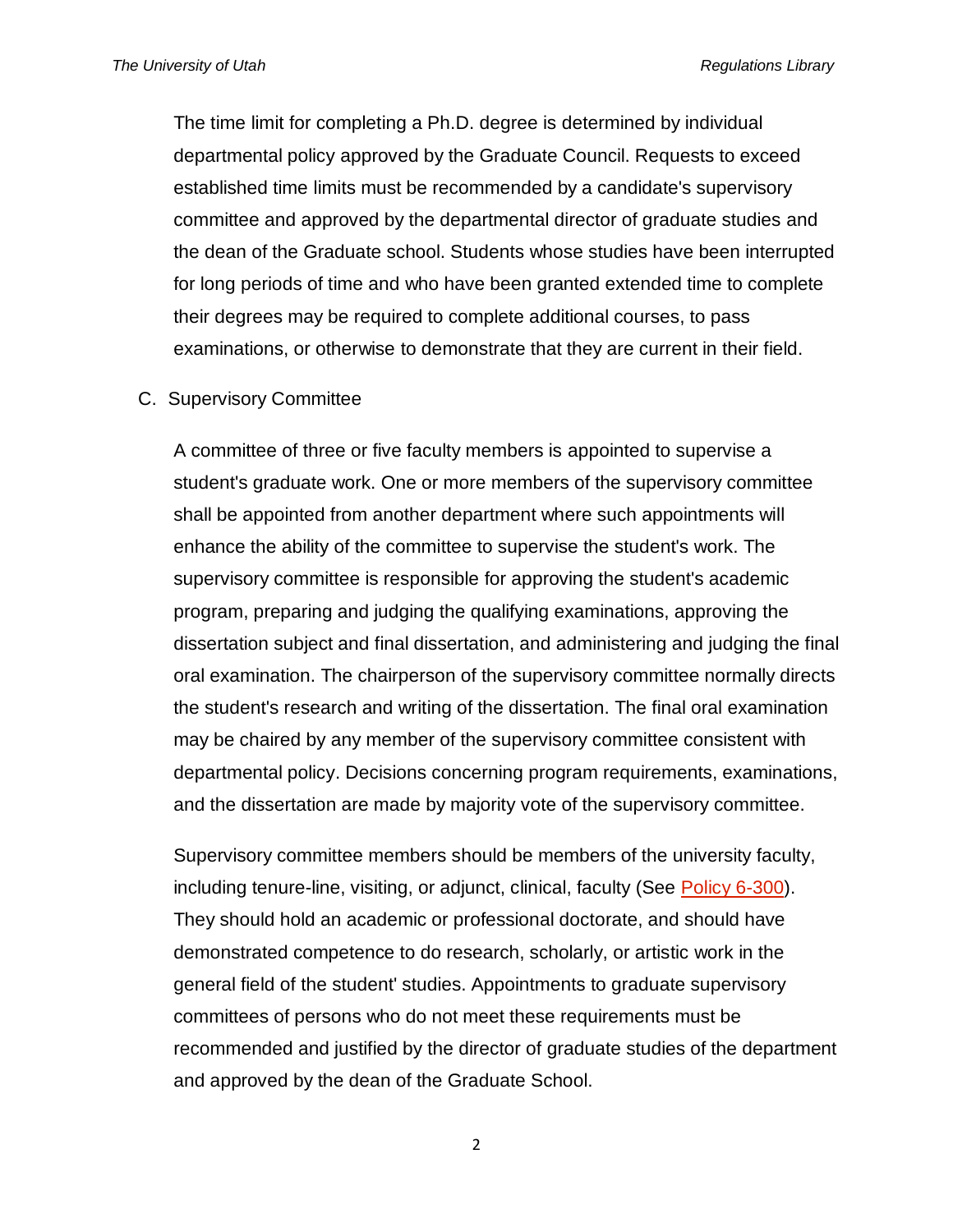It is the student's responsibility to initiate a request for a supervisory committee. The department chairperson or director of graduate studies, depending on departmental policy, appoints the chairperson and the committee members subject to approval by the dean of the Graduate school. All University of Utah faculty members (including tenure-line and career-line faculty) are eligible to serve as supervisory committee chairpersons consistent with individual departmental regulations. In special cases faculty holding only visiting or adjunct appointments in the university may be chairpersons if recommended by the department and approved by the dean of the Graduate School.

D. Language Requirements

Whether foreign language proficiency is required of candidates is determined by departmental policy. Where such proficiency is required, it must be certified by the Graduate Language Committee. In some instances, language proficiency may be certified by individual departments if appropriate Procedures have been approved in advance by the Graduate Language Committee. In most cases, however, fulfillment of the language requirements must be certified by the Graduate Language Committee. The Graduate Language Committee certifies language proficiency on the basis of special examinations or academic courses completed in the language. Detailed regulations concerning language requirements are published in the Bulletin of the University of Utah Graduate School.

E. Qualifying Examination

Written and oral qualifying examinations (preliminary examinations) are required of each candidate. The nature and format of these examinations are established by individual departments subject to approval by the Graduate Council. At the discretion of the student's supervisory committee, an examination or parts of an examination may be repeated only once.

3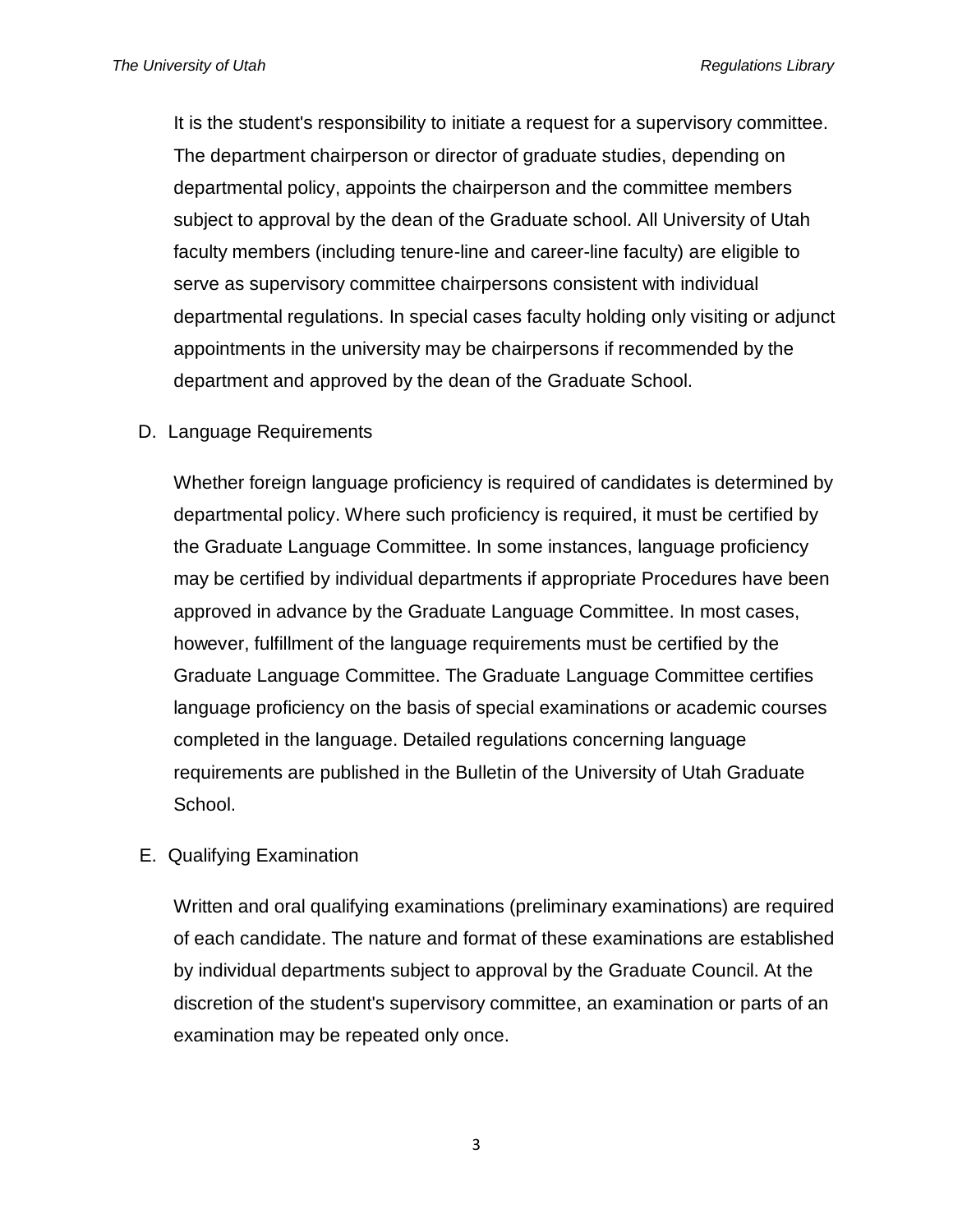Qualifying examinations normally are prepared, administered, and evaluated by the student's supervisory committee. However, a department has the option of appointing a departmental examination committee which administers the qualifying examinations and ensures that examinations are properly prepared and evaluated.

F. Dissertations

The candidate must submit a dissertation embodying the results of the scientific or scholarly research or artistic creativity which gives evidence of originality and ability in independent investigation and is a contribution to knowledge or the creative arts. The dissertation must show a mastery of the relevant literature and be presented in acceptable style. The style and formate of the dissertation are determined by departmental policy and registered with the Thesis Editor, who approves the style and format of the individual dissertations in accordance with departmental policy. The dissertation is approved by the student's supervisory committee.

The doctoral dissertation is expected to be available to other scholars and to the general public. As copyright holders, is the responsibility of all doctoral candidates to arrange for the publication of their dissertations. The university accepts three alternatives for complying with the publication requirements:

- 1. The entire dissertation may be published and distributed by a publisher of the candidate's choice, exclusive of vanity publishing.
- 2. The entire dissertation may consist of an article or articles accepted for publication in approved scholarly journals.
- 3. The dissertation may be included in a University-approved electronic thesis and dissertation database for public sale and the University of Utah Digital Library for public access, either immediately or after an embargo period not to exceed 3 years. Embargo periods exceeding 3 years may be requested but hey are subject to negotiation with the Dean of the Graduate School..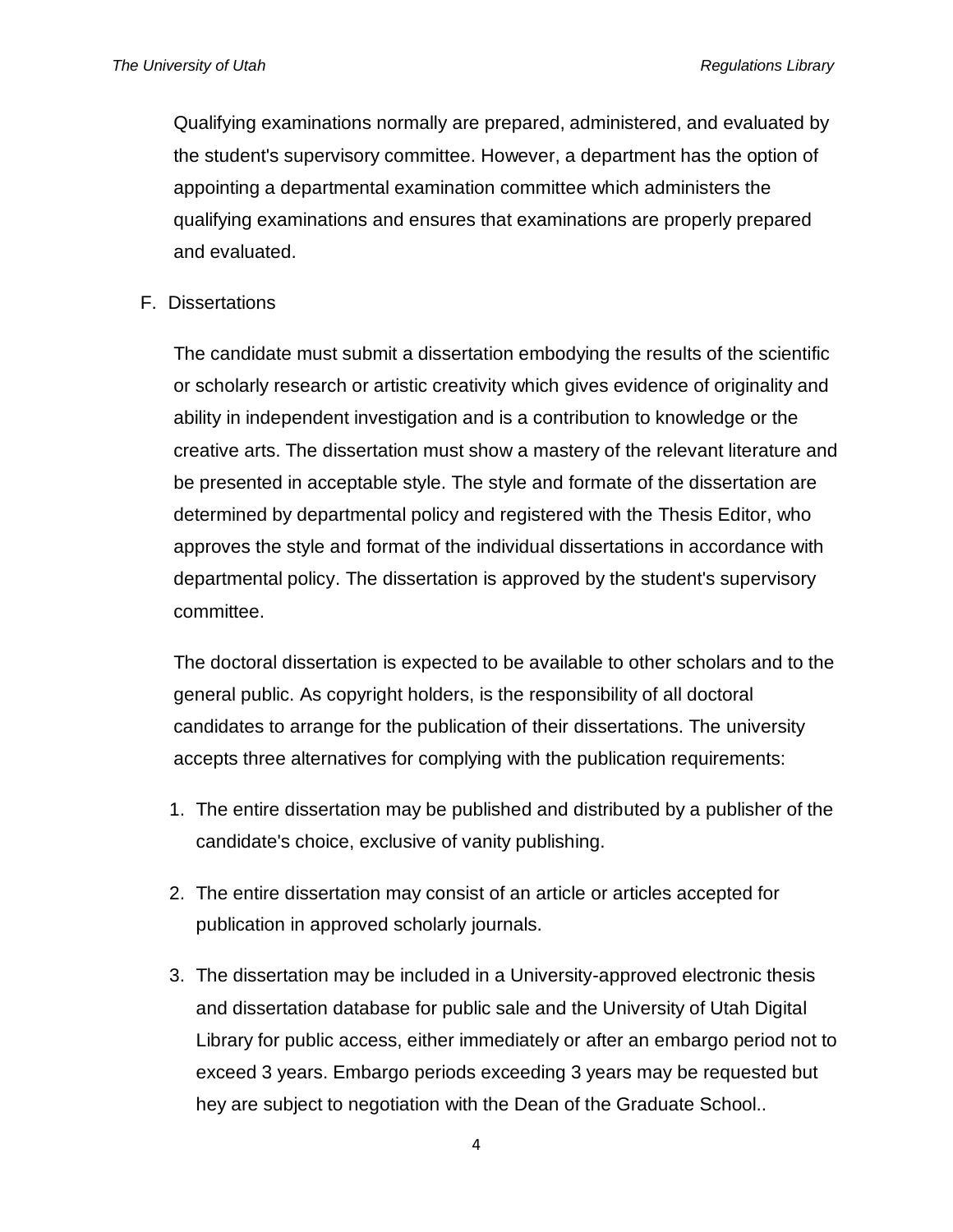Regardless of the option used for meeting the publication requirement, an abstract of each dissertation is to be published in University Microfilm's Dissertation Abstracts International.

Detailed policies and procedures concerning the publication requirement and other matters pertaining to the preparation and acceptance of the dissertation are contained in A Handbook for Theses and Dissertations published by The Graduate School.

G. Final Examination

A final oral examination must be passed before graduation. The examination must follow receipt of the dissertation by the supervisory committee. The committee schedules and announces a public oral examination at which the candidate must defend the dissertation. The final oral examination may be chaired by any member of the supervisory committee consistent with departmental policy.

In order to guarantee graduation in a particular semester, the candidate must submit a copy of the dissertation for format approval to the thesis and dissertation editor four weeks prior to the last day of classes of that semester. The copy submitted for format approval must be defended and fully approved by the supervisory committee and the final reader of the dissertation.

H. Registration

The candidate must register for a minimum of 14 credit hours of Thesis Research (7970 Thesis Research-Ph.D.). The candidate must be regularly enrolled at the university for three or more credit hours during the semester in which the final oral examination is taken.

#### I. Exceptions

Individual student exceptions to the general requirements for the Ph.D. as stated herein must be approved by the dean of the Graduate School upon the

5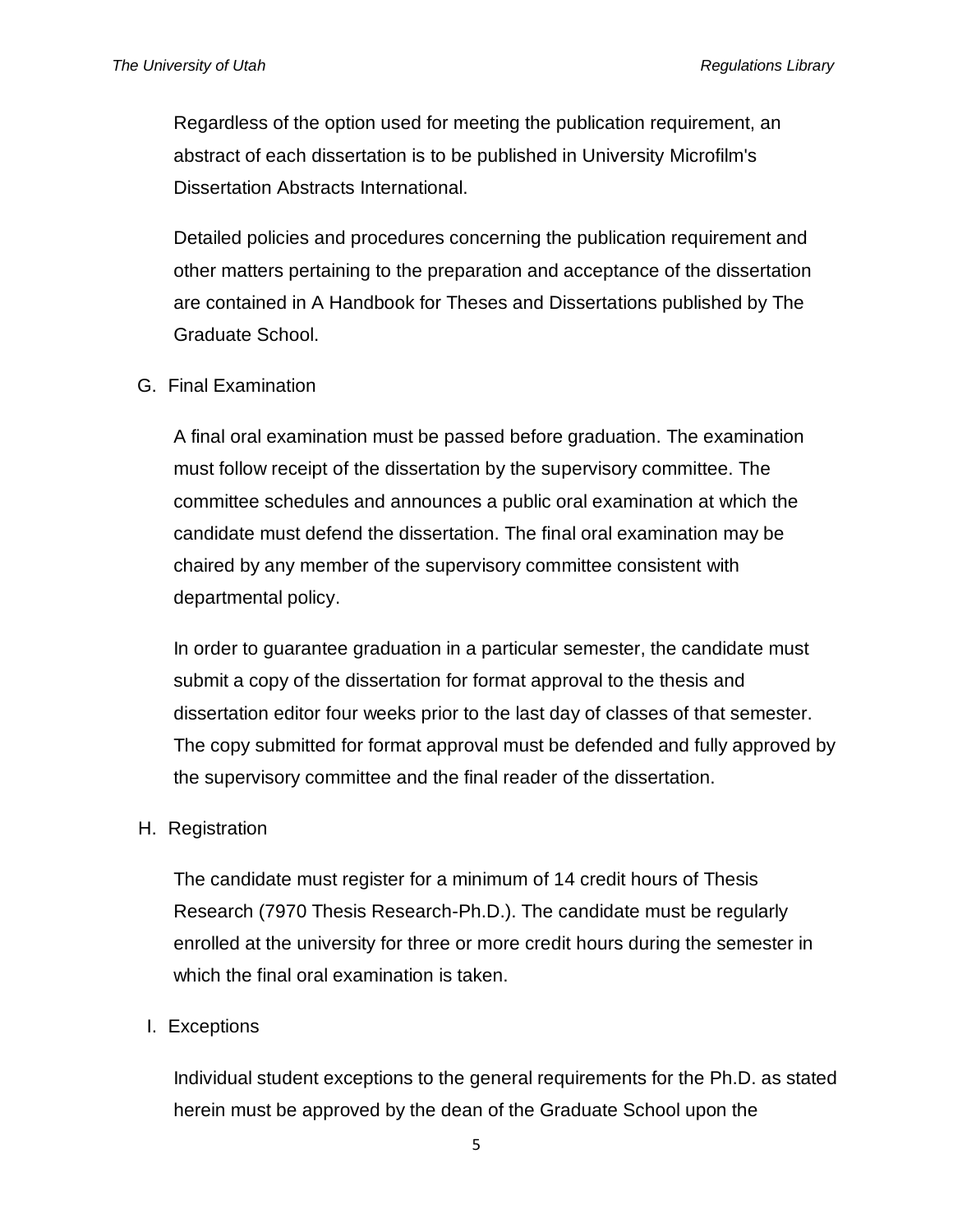recommendation of the student's supervisory committee and the respective director of graduate studies or department chair. The Graduate Council may approve departmental or programmatic exceptions to the minimum residency requirements and proposals for new programs or academic offerings using distance learning technologies and/or off-campus sites, as provided by Graduate School policy.

[Note: The parts this Regulation (listed below) are Regulations Resource Information – the contents of which are not approved by the Academic Senate or Board of Trustees, and are to be updated from time to time as determined appropriate by the cognizant Policy Officer and the Institutional Policy Committee, as per Policy 1-001 and Rule 1-001.]

# **IV. Rules, Procedures, Guidelines, Forms and other Related Resources**

- A. Rules
- B. Procedures
- C. Guidelines
- D. Forms
- E. Other related resource materials

#### **V. References**

(Reserved)

# **VI. Contacts**

Policy Owner:

Questions about this Policy and any related Rules, Procedures and Guidelines should be directed to the Dean of the Graduate School.